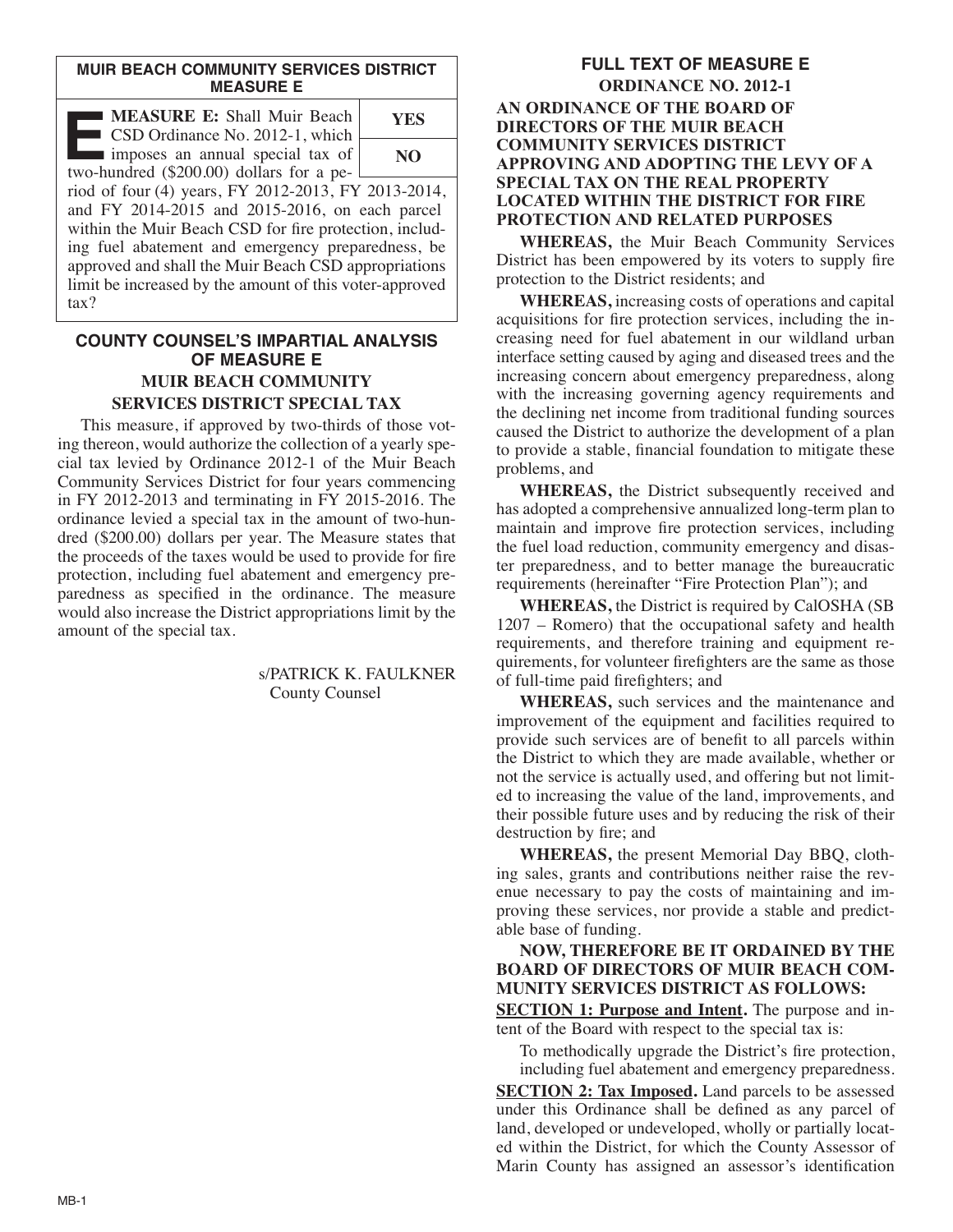number, provided, however, that any such parcels which are contiguous and held under identical ownership, may, upon approval of an application of the owners thereof to this Board, be treated as a single parcel for purposes of this special tax. The special tax of two hundred (\$200.00) dollars shall be levied per annum for a period of four (4) years, FY 2012-2013, FY 2013-2014, FY 2014-2015, and FY 2015-2016, on each parcel as defined in this Section 2.

**SECTION 3: Exemption from Special Tax.** Any owner of a parcel used solely for owner-occupied single-family residential purposes and whose household income is Eighty Percent (80%) and below of median income for Marin County residents, may obtain an exemption for the special tax upon approval of an application of such owner submitted to the Muir Beach Community Services District.

**SECTION 4: Increase of Appropriations Limit.** Pursuant to the provisions of Article XIII-B of the California Constitution, the appropriations limit of the Muir Beach Community Services District is hereby increased by an amount equal to the special taxes imposed by this ordinance for a period of four (4) years.

**SECTION 5: Method of Collection.** The special tax imposed by this ordinance is due from every person who owns a parcel within the Muir Beach Community Services District and as reflected upon the rolls of the County Assessor at the same time ad valorem tax is due and is to be collected in the same manner. The Marin County Tax Collector shall collect the tax and any penalty or interest due hereunder. The full amount due under this Ordinance shall constitute a debt to the Muir Beach Community Services District. Marin County may deduct the reasonable costs incurred by the County for this service before remittance of the balance to Muir Beach Community Services District.

**SECTION 6: Delinquency.** To any amount of the special tax created by this Ordinance which becomes delinquent, the Marin County Tax Collector shall add a penalty in the amount equal to any penalty owing for delinquencies in the ad valorem property tax. The tax and penalty shall bear interest at the same rate as the rate for unpaid ad valorem property tax until paid.

**SECTION 7: Effective Date.** This Ordinance shall not become effective unless approved at the June 5, 2012 election by a two-thirds (2/3) majority of the voting registered voters within the District. This Ordinance shall become effective immediately upon the voter approval.

**SECTION 8: Four-Year Tax.** When approved by the voters this Ordinance shall remain in effect for a period of four (4) years.

**SECTION 9: Invalidity.** If any part of this ordinance is held to be invalid for any reason, such decision shall not affect the remaining portion of this Ordinance and the Board hereby declares that it would have passed the remainder of this Ordinance as if such invalid portion thereof had been deleted.

**SECTION 10: Adoption and Publication.** This Ordinance shall be introduced at least five (5) days prior to the Board meeting at which this Ordinance is to be adopted by the Board. The full text of this Ordinance shall also be published once within fifteen (15) days after this Ordinance's passage by the Board, and not less than thirty (30) days prior to the day of the General Election in which the voters are to vote on it approval.

**SECTION 11: Posting.** The District shall post a certified copy of the full text of this Ordinance, as adopted by the Board, along with the names of the board members voting for and against the Ordinance.

**PASSED, APPROVED, AND ADOPTED** this 5th day of March, 2012 by the following vote:

**AYES: Bender, Rudnick, Shaffer**

| ------               |                             |
|----------------------|-----------------------------|
| <b>NOES:</b>         | <b>None</b>                 |
| <b>ABSENT:</b>       | <b>Fitzpatrick, Lambert</b> |
| <b>ABSTAIN:</b> None |                             |

s/STEVE SHAFFER President, Board of Directors Muir Beach Community Services District

ATTEST:

s/LEIGHTON HILLS

District Manager